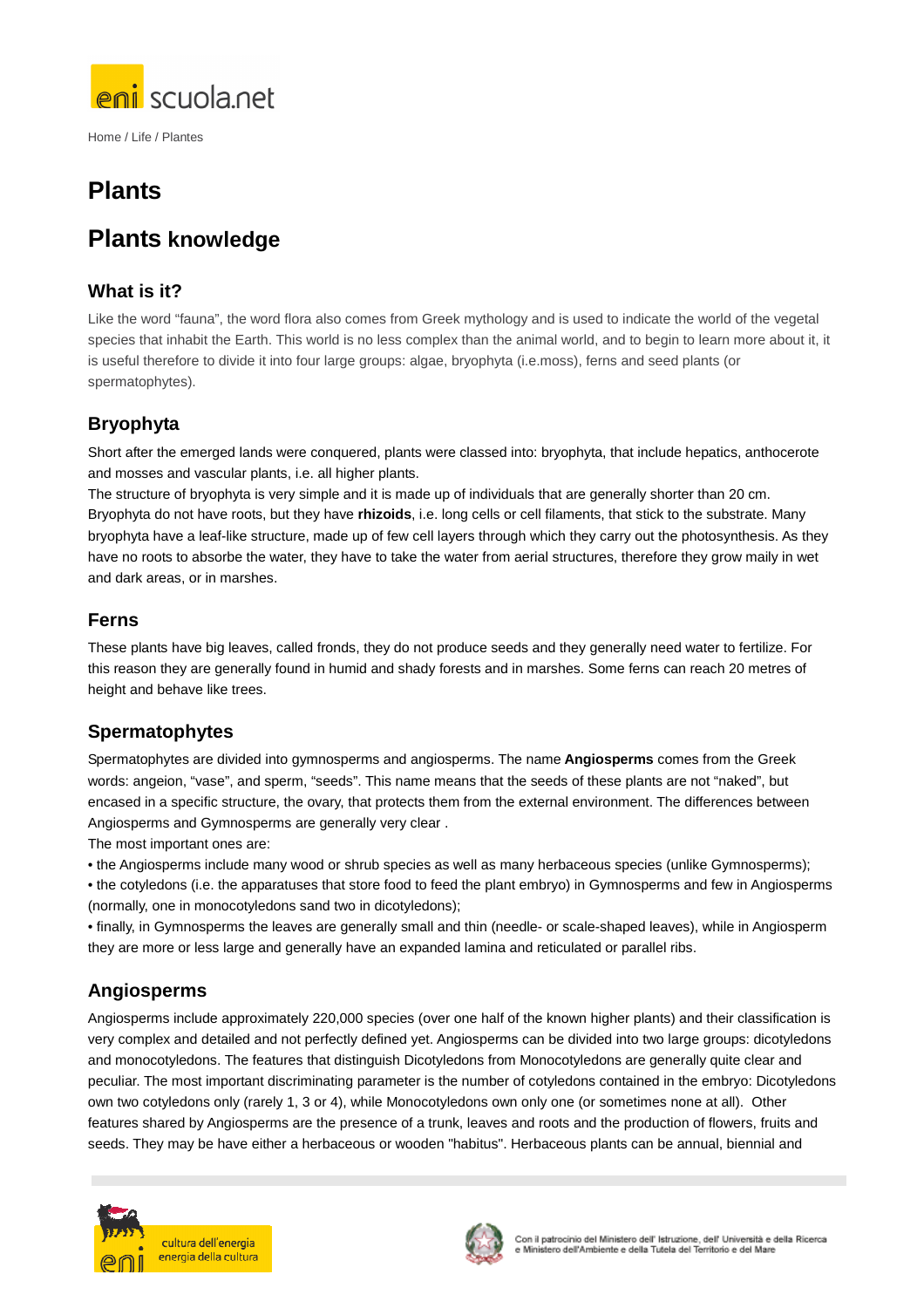

perennial. In annual plants, the vegetative and reproductive cycle is completed in one year, while biennial plants stock up food in the first year, then bloom and make fruits in the second year, then the plant dies. Perennial herbaceous plants bloom every year.

Wooden plants are all perennial, and can be divided into shrub or tree plants. The former have a limited height and their branches depart from the basal portion of the plant; trees can reach remarkable heights and have a branched trunk. In fact, the distinction between trees and shrubs is not always easy, since many plants can look differently according to where they live.

### **Gymnosperms**

Gymnosperms include around 750 species. Among gymnosperms we find the tallest trees on Earth, like for example sequoia that can reach up to 100 metre height. Among gymnosperms we also find coniferae (this word means "conecarrier"). Among them, we find pines, fir trees, larches, cedars of Lebanon, cypress and juniper. Most of conifers are ever-green plants, with needle-shaped or squama-shaped leaves..

### **Photosynthesis**

All living beings are largely composed of organic molecules (sugars, fats, proteins, etc.), that are produced from other molecules (synthesis). Plants are however different from animals, since they use different molecules in the process. Actually, green plants produce the organic substances their body is made of by using a limited number of inorganic substances that can be found in the environment, such as **carbon dioxide** (contained in air) and water and some **inorganic ions** (nitrates, sulphates, and other substances contained in soil). In particular, green plants can use solar energy to trap and turn into organic molecules the carbon contained in the atmosphere in the form of carbon dioxide. This process is called photosynthesis and is typical of autotrophic organisms. All the other organisms that cannot accomplish the photosynthesis process, such as man or animals, are called heterotrophic organisms. Heterotrophic organisms can synthesise the molecules their body is made of only by using the organic molecules contained in food (vegetal or animal food). Vegetal species are therefore an essential element for natural balance and for the life of other living species.

### **Still but vital**

If we look at the way plants feed themselves, we can understand the reason of the specific distinguishing features of this kingdom. Plants are actually motionless, often cover large areas, both in the air (with their branches and leaves) and underground (with their roots), sometimes have no specific growth limit and are very adaptable to external stimuli. Plants are motionless because their food is rather evenly contained in the atmosphere (carbon dioxide), soil and water (inorganic ions), so they do not need to move. It is just for this reason, that they cannot move, that plants have become extremely adaptable to external living conditions; in addition, since plants take in nutrients through their leaves and roots, the larger the surface of contact between the plant and the environment (and therefore the area covered), the more the nutrients it can take in to grow. And this is the reason why plants, unlike man or animals, tend to grow bigger and bigger without a specific time limit (a property called "indefinite growth").

### **Adjustment of the Earth's climate**

Vegetation strongly affects the Earth's climate and the composition of the atmosphere through the photosynthesis activity. Through this process, plants absorb carbon dioxide (CO2) from the atmosphere, trap carbon (C) to build organic molecules and release oxygen (O). Due to the extension of vegetation on Earth, the amounts of oxygen and carbon dioxide that get into this process are huge: every year, the plants' photosynthesis releases approximately 70 billion tons of oxygen and consumes an equally huge amount of carbon dioxide.

Through the photosynthesis, plants counteract the many oxidation processes (for instance, combustion for the production of energy, as is in all the bodies of the living beings, or combustion in industrial processes and car engines), that, using the oxygen contained in the air and giving back carbon dioxide, cause the concentration of the former in the atmosphere



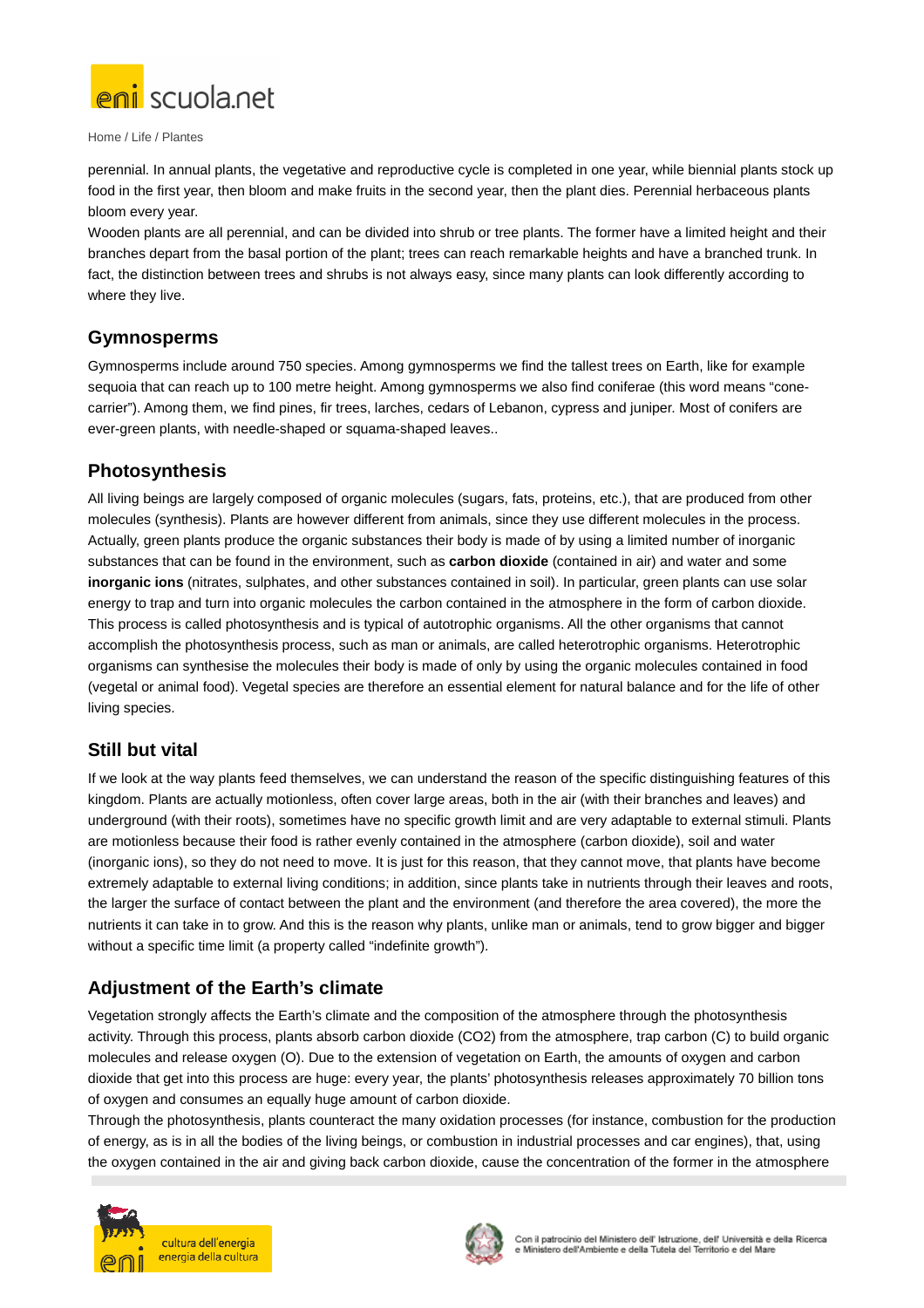

to decrease and that of the latter to increase.

In this way, plants play an essential role for life on Earth: stabilising the gas composition of the atmosphere. In addition, the stabilisation of the composition remarkably affects the atmospheric temperature and humidity; this subject will be dealt in more detail in the Section on "AIR".

### **Plants as energy source**

At present, a large part of man's energy requirements is covered by products of vegetal origin. Fossil fuels (coal, oil, natural gas) have formed from the partial decomposition of organisms – mainly vegetal – that lived over one hundred millions years ago (see the Section on ENERGY). When petrol burns in a car engine or methane burns in the kitchen stove, some of the solar energy trapped by the plants in distant times through photosynthesis is released. Talking of fuels, let's not forget firewood, which now is no longer used in industrialised countries, but which in developing countries is still one of the main energy sources for the home (cooking and heating).

# **World plants**

The main factors that affect the spreading of a vegetal species are climatic conditions (especially sun exposure, temperature and availability of water) and the characteristics of the soil.

The impact of the other living organisms that inhabit the same ecosystem (herbivores, insects, other vegetal species, etc.) should not be underestimated either.

 But an analysis of the factors above is not sufficient to account for all the reasons why a species inhabits a given place and not another, similar one. A species can actually spread in a given place just because of an occasional event: for instance, many Arctic species that grow in the Alps arrived there during the glaciations, when all Europe offered them favourable climatic conditions. As the glaciers withdrew, they disappeared everywhere but on the mountain tops, where they still found favourable living conditions. In other cases, the chance factor is man, who, through migrations and trade, has promoted the spreading of numerous species away from their places of origin.

# **Life pioneers**

Palaeontology is the science that studies the ancient living beings, their origin and evolution. This study requires the examination of the animal and vegetal remains that lived in the past and that we find today as fossils inside sedimentary rocks. Primordial organisms had very simple and small shapes, so they could not turn into fossil remains. The most ancient fossils to have been found so far date back to approximately 3 billion years ago. How have the first living organisms originated? Before the appearance of life, the Earth's landscape was dominated by active volcanoes, a grey, lifeless ocean and a very turbulent atmosphere. The ocean received organic substances from the mainland, the atmosphere and the fall of meteorites and comets. And the ocean is the place in which such substances as water, carbon dioxide, methane and ammonia chemically reacted, producing sugars, amino-acids and fats. These molecules are the raw material required for the formation of proteins and nucleic acids that are the basic compounds of any living organism.

# **A history lasting millions of years**

The history of the Earth is divided into five ages: Archaeozoic or Precambrian, Palaeozoic or Primary, Mesozoic or Secondary, Cainozoic or Tertiary, Neozoic or Quaternary.

#### **Archaeozoic age**

The Archeaozoic age is the longest one: it began 4.6 billion years ago and ended 530 million years ago. 3 billion-year-old fossils prove that the oldest organisms known so far are very simple, heterotrophic unicellular algae. Some green-blue autotrophic algae appeared, however, approximately two billion years; they could produce the nutrients they needed by themselves, through the photosynthesis. This process caused oxygen to spread from the sea to the atmosphere, thus leading to the appearance of more complex organisms that would conquer the Earth's surface.

#### **The Palaeozoic age**

The Palaeozoic age is called the age of "manifest life" and spans across 285 million years, from 530 million years ago to